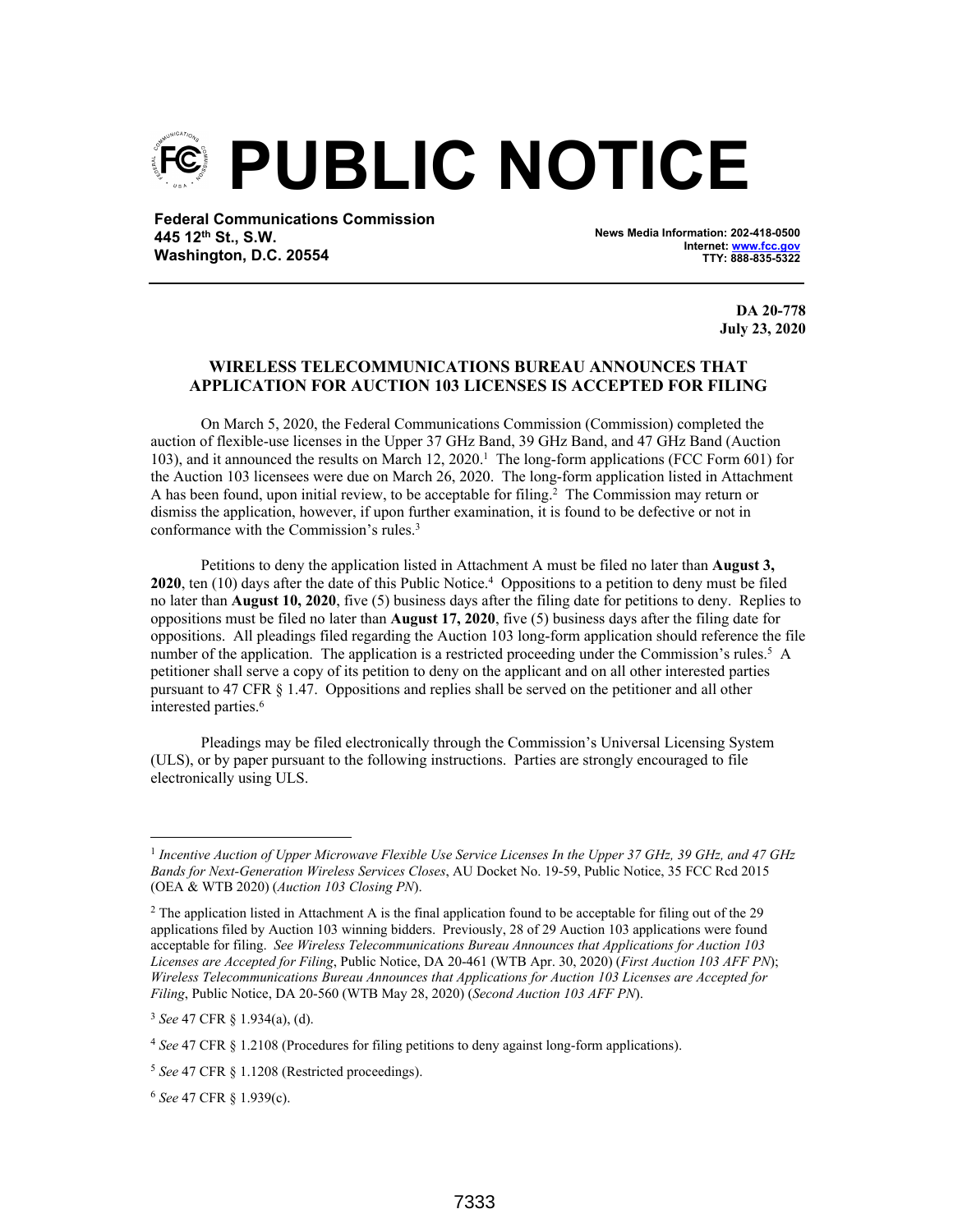- Electronic Filers: Pleadings may be filed electronically using the Internet by accessing ULS: https://www.fcc.gov/wireless/systems-utilities/universal-licensing-system. Each screen indicates the information to be provided or the action(s) to be performed to complete that screen. From the ULS website, click on "SUBMIT A PLEADING" to begin the process of filing a pleading. The link takes the user to the *Pleadings Information* screen. Upon completing the *Pleadings Information* screen, click "CONTINUE" to go to the *File Numbers/Call Signs* screen. Upon providing the information required on that screen, complete steps three and four at the *Attach File* and *Confirmation* screens, respectively. For more information, detailed instructions can be found in the *Public Notice* announcing the implementation of electronic filing for pleadings.<sup>7</sup>
- Paper Filers: Parties who choose to file by paper must file an original and one copy of each filing. Filings can be sent by commercial overnight courier, or by first-class or overnight U.S. Postal Service mail. All filings must be addressed to the Commission's Secretary, Office of the Secretary, Federal Communications Commission.
	- As of March 19, 2020, the FCC is no longer accepting hand-delivered or messengerdelivered paper filings at FCC Headquarters due to the COVID-19 pandemic.<sup>8</sup> Furthermore, after COVID-19 restrictions are lifted the new filing location for paper documents will be 9050 Junction Drive, Annapolis Junction, MD 20701.9
	- Commercial overnight mail (other than U.S. Postal Service Express Mail and Priority Mail) must be sent to 9050 Junction Drive, Annapolis Junction, MD 20701.
	- U.S. Postal Service first-class, Express, and Priority mail must be addressed to  $445 \frac{12^{th}}{12^{th}}$ Street, SW, Washington DC 20554.

We request that one copy of each pleading be delivered electronically, by email to: Madelaine Maior, Madelaine.Maior@fcc.gov.

The application listed in Attachment A is available to the public for electronic viewing through ULS. Any amendments to a FCC Form 601 application also must be filed electronically through ULS. For technical assistance in using ULS for viewing the application or filing an amendment to an application, contact the ULS Licensing Support Hotline at (877) 480-3201. The ULS Licensing Support Hotline is available Monday through Friday, from 8:00 A.M. to 6:00 P.M. Eastern Time. All calls to the ULS Licensing Support Hotline are recorded. Questions regarding procedural issues should be directed to Madelaine Maior, (202) 418-1466 or Madelaine. Maior @fcc.gov. Copies of materials can be obtained from the FCC's Reference Information Center at (202) 418-0270. Press contact: Cecilia Sulhoff at (202) 418-0587 or Cecilia.Sulhoff@fcc.gov.

People with Disabilities: To request materials in accessible formats for people with disabilities (braille, large print, electronic files, audio format), send an e-mail to  $fcc504@$  fcc.gov or call the Consumer & Governmental Affairs Bureau at 202-418-0530 (voice), 202-418-0432 (tty).

Attachment A – Upper 37, 39, and 47 GHz UMFUS License Application Accepted for Filing – Sorted by Licensee Attachment B – Upper 37, 39, and 47 GHz UMFUS License Application Accepted for Filing – Sorted by

<sup>7</sup> *Wireless Telecommunications Bureau Enhances the Commission's Universal Licensing System to Implement Electronic Filing for Pleadings*, Public Notice, 21 FCC Rcd 424 (WTB 2006).

<sup>8</sup> *FCC Announces Closure of FCC Headquarters Open Window and Change in Hand-Delivery Filing*, Public Notice, DA 20-304 (OMD Mar. 19, 2020).

<sup>9</sup> *FCC Announces Closing of Filing Window at FCC Headquarters and Permanent Change in the Location and Hours for Receiving Hand-Carried Filings*, Public Notice (OMD July 7, 2020).